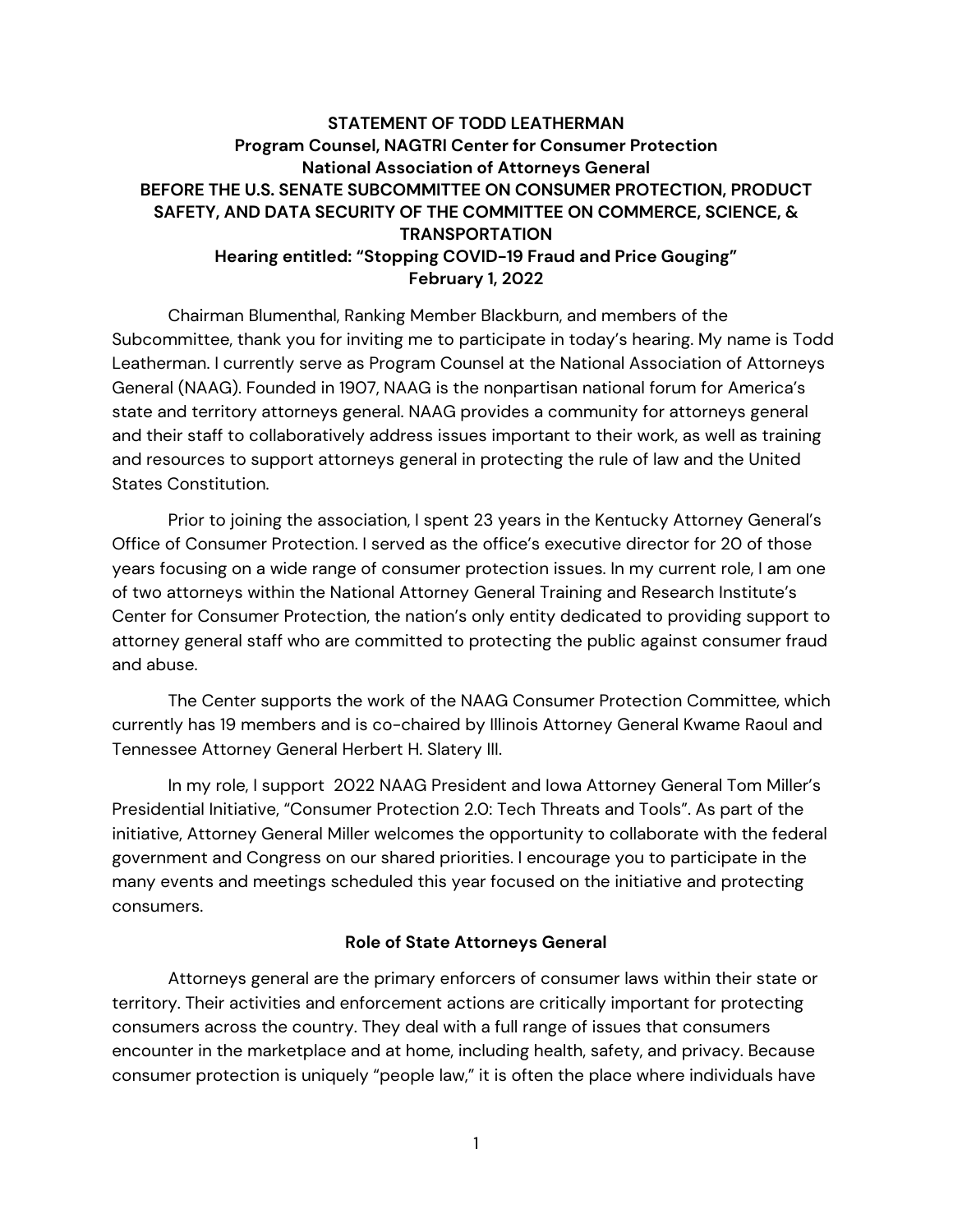the closest contact with not only the attorney general's office, but with any governmental entity.

Attorneys general serve the public in a variety of ways in the sphere of consumer protection. These include:

- Education: Making consumers aware of their consumer rights and potential scams/frauds through speaking engagements, websites, press releases, public service announcements, mobile offices, social media, and other communications.
- Mediation: Serving as an independent mediator regarding disputes that consumers have with businesses.
- Enforcement: Investigation, settlement, and litigation of consumer protection matters.

## **COVID-19 Scams and Fraud**

Whenever disaster strikes, unscrupulous individuals see an opportunity to profit off their fellow citizens' vulnerability. To individuals willing to profit off the misfortune of others, the COVID-19 pandemic has presented the opportunity of a lifetime. Phony cures, treatments, and products supposed to prevent infection; bogus testing sites, telemarketing, phishing and smishing scams cloaked as contact tracing calls, emails, or text messages; sales of counterfeit or knock-off N95 masks or other PPE; puppy scams – requiring consumers to send money for a new pet that never arrives. Schemes like these, as well as price gouging, have occurred during the pandemic and been the subject of enforcement actions by attorneys general. In addition, attorneys general have helped recover millions of dollars in wrongfully retained cancellation fees, obtained refunds for cancelled travel and entertainment events.

A few COVID-related cases to highlight:

- Missouri and Arkansas sued and won cases against James Bakker and his associated television production company regarding false claims about a "silver solution" product that was marketed as a cure or treatment for COVID.<sup>1</sup>
- Nebraska settled with a testing company regarding deceptive and misleading statements to consumers regarding the ability of their antibody tests to identify the presence of a current or prior COVID-19 infection.2

<sup>1</sup> Arkansas: https://arkansasag.gov/media-center/news-releases/rutledge-sues-jim-bakker-for-peddling-colloidalsilver-products-to-cure-covid-19/; Missouri: https://ago.mo.gov/home/news/2020/03/10/ag-schmitt-files-suitagainst‐jim‐bakker‐for‐selling‐fake‐coronavirus‐cure.

<sup>2</sup> https://ago.nebraska.gov/news/ag‐peterson‐reaches‐settlement‐omaha‐companies‐deceptive‐and‐misleading‐ statements‐regarding.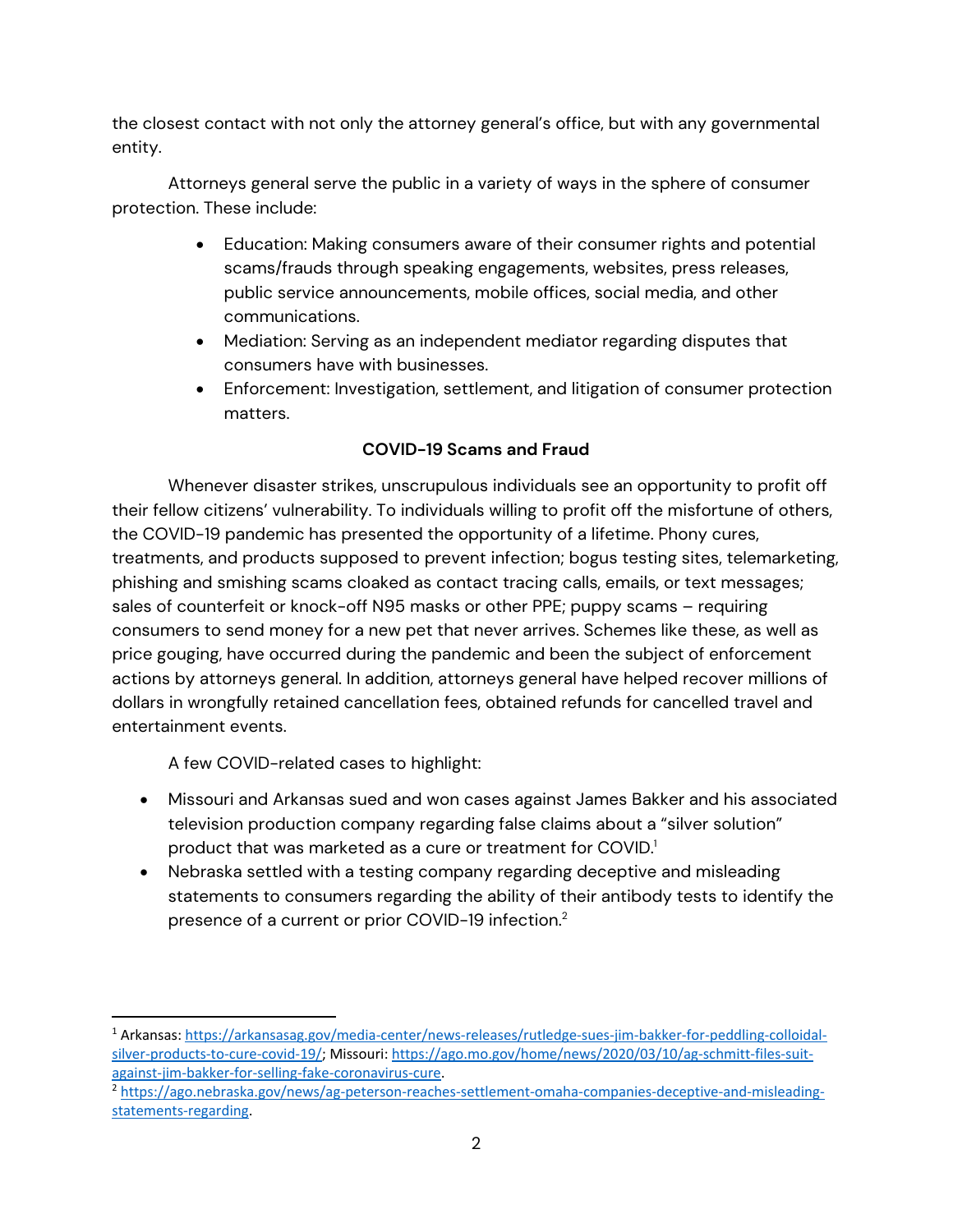- Oregon's attorney general announced agreements with six companies and medical practitioners selling products and services advertising a so-called Covid-19 "cure," or an ability to boost immunity and protect people from the disease.<sup>3</sup>
- New York's attorney general sent cease and desist letters to multiple companies allegedly selling fake COVID-19 treatments.<sup>4</sup>
- Arizona's attorney general secured an agreement with Ticketmaster, returning over \$71 million in refunds for consumers who purchased tickets to live events that were cancelled, postponed, or rescheduled due to the COVID-19 pandemic.<sup>5</sup>
- The Texas attorney general obtained a temporary restraining order against a Texas clinic for misrepresenting the character of its COVID-19 testing and failing to secure patients' sensitive personal information.<sup>6</sup>

### **Price Gouging**

Thirty-nine states and several of the territories have price gouging statutes, most of which grant the jurisdiction's attorney general civil enforcement authority for any violations7 . Some states, such as Florida, Louisiana, and Mississippi, also give the attorney general criminal enforcement authority in price gouging cases. States that may lack a specific price gouging statute, may still combat price gouging under their deceptive trade practices act, specifically as an unfair practice.

 How price gouging is defined in specific statutes, varies by state. However, price gouging laws generally prohibit a merchant from increasing prices for essential consumer goods and services, during a declared state of emergency, to a level that takes unfair advantage of consumers. The laws generally recognize that if a merchant's costs increase, they may pass on those cost increases to consumers. However, when merchants' costs have not increased, they may not increase prices simply to make a windfall profit following a spike in demand for an essential good or service, whether it be a generator, motel room, bottled water, gasoline, hand sanitizer, or masks. This type of market behavior is illegal, unfair to consumers, and harms communities at their most vulnerable moments.

Attorneys general have used their price gouging authority following multiple disasters. For example:

<sup>&</sup>lt;sup>3</sup> https://www.doj.state.or.us/media-home/news-media-releases/ag-rosenblum-settles-with-six-companies-andmedical-clinics-selling-unproven-covid-19-treatments/.

<sup>4</sup> https://ag.ny.gov/press‐release/2020/attorney‐general‐james‐orders‐companies‐stop‐selling‐fake‐treatments‐ coronavirus.

<sup>5</sup> https://www.azag.gov/press-release/ag-brnovich-secures-71-million-ticket-refunds-arizona-events-impactedcovid‐19.

<sup>6</sup> https://www.texasattorneygeneral.gov/news/releases/ag‐paxton‐files‐lawsuit‐against‐clinica‐hispana‐fraudulent‐ covid‐testing‐and‐failing‐secure‐personal

<sup>7</sup> https://www.ncsl.org/research/financial‐services‐and‐commerce/price‐gouging‐state‐statutes.aspx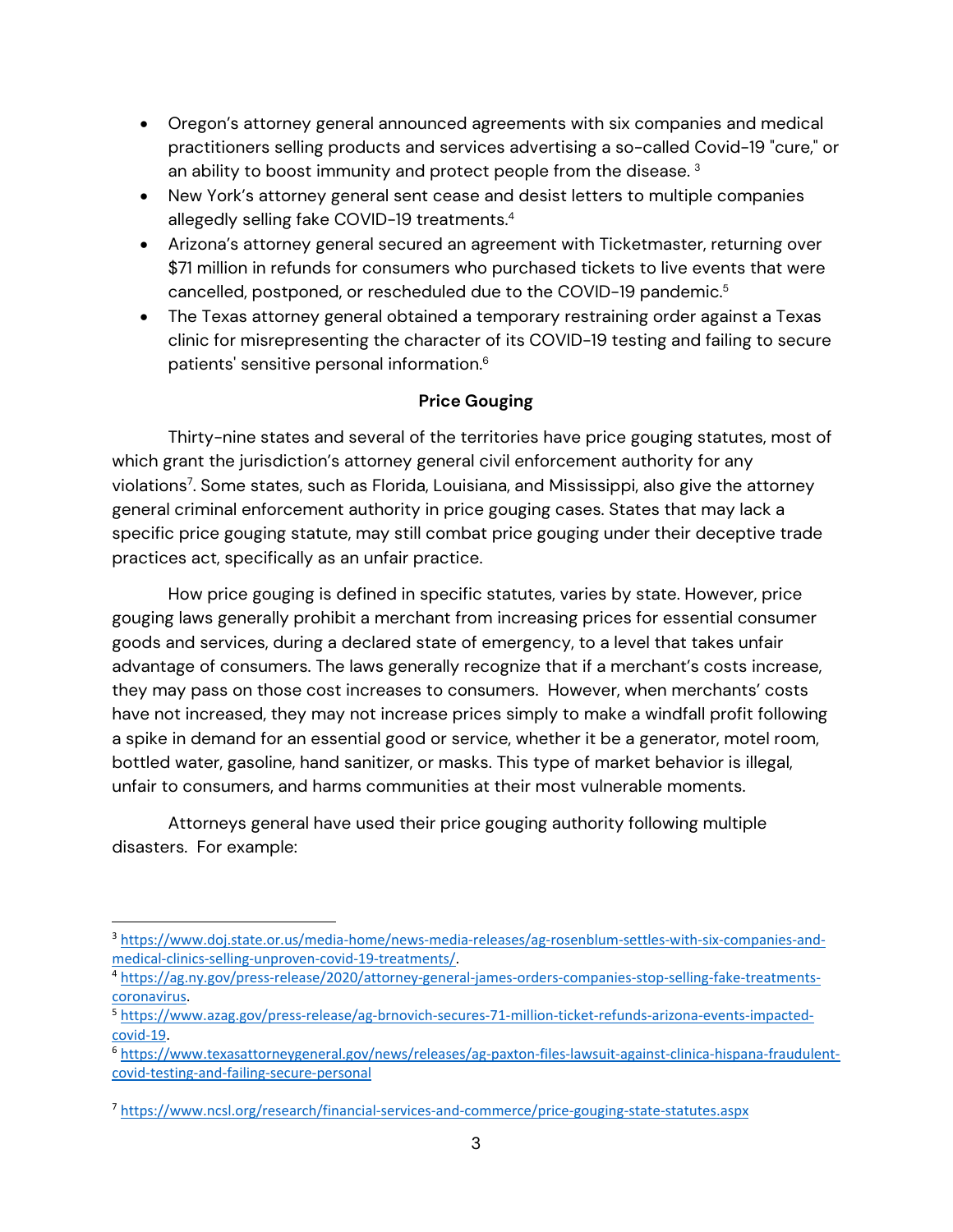- In 2017, the Texas attorney general took action against gasoline stations and motels who raised their prices exorbitantly in the aftermath of Hurricane Harvey.<sup>8</sup>
- The New York and New Jersey attorneys general obtained settlements from hotels, gas stations, and a hardware store for price increases following Hurricane Sandy.<sup>9</sup>
- The North Carolina attorney general obtained settlements from an out of state water damage restoration company for charging excessive prices following Hurricane Florence<sup>10</sup>.

Price gouging restrictions may also be implemented following an unexpected supply disruption, a recent example being the 2021 Colonial Pipeline ransomware attack that led to the shutdown of the pipeline supplying much of the gasoline to the East Coast. Following that event, a number of attorneys general, including the those from Kentucky,<sup>11</sup> North Carolina, $12$  and Virginia, $13$  filed price gouging actions against gasoline stations who raised their prices to unlawful levels.

# **Price Gouging Enforcement During the COVID Pandemic**

As the committee is aware, consumers have reported gouging on a wide range of products from hand sanitizer to masks, even on eggs during the COVID-19 pandemic.

One such incident made the national press in the early days of the pandemic. A pair of brothers from Tennessee drove from store to store purchasing large quantities of hand sanitizer in Tennessee and Kentucky. The brothers then jacked up the prices and sold the bottles of hand sanitizer on Amazon for \$8 to \$70 each, many times higher than their purchase price. The Tennessee and Kentucky attorneys general quickly took action, obtaining a settlement in which the brothers gave up the supplies and made them available for emergency responders and others serving the public.

A few other cases to highlight:

9

<sup>8</sup> https://www.texasattorneygeneral.gov/news/releases/ag‐paxton‐files‐more‐lawsuits‐against‐businesses‐ accused‐price‐gouging‐during‐hurricane‐harvey

https://www.nj.com/mercer/2013/07/mercer\_county\_hotels\_settle\_with\_state\_over\_alleged\_price\_gouging\_duri ng\_sandy.html; https://ag.ny.gov/press-release/2013/ag-schneiderman-announces-40k-settlement-brooklynhotel-price-gouging-wake#:~:text=Espa%C3%B1ol-

<sup>,</sup>A.G.%20Schneiderman%20Announces%20%2440k%20Settlement%20With%20Brooklyn%20Hotel%20For,In%20W ake%20Of%20Hurricane%20Sandy&text=NEW%20YORK%20%2D%20As%20part%20of,Sandy%2C%20Attorney%20 General%20Eric%20T.

<sup>10</sup> https://ncdoj.gov/attorney-general-josh-stein-reaches-100000-settlement-in-hurricane-florence-price-gouginginvestigation/.

<sup>11</sup> https://www.kentuckytoday.com/state/price‐gouging‐settlement‐with‐fuel‐retailer‐reached/article\_ca5ed3f0‐ 3b45‐50c0‐b69a‐3de3cd1522fe.html.

<sup>12</sup> https://ncdoj.gov/wp‐content/uploads/2022/01/doc05140920220120142958.pdf.

<sup>13</sup> https://www.oag.state.va.us/media-center/news-releases/2158-september-23-2021-herring-holds-gas-stationaccountable‐for‐price‐gouging.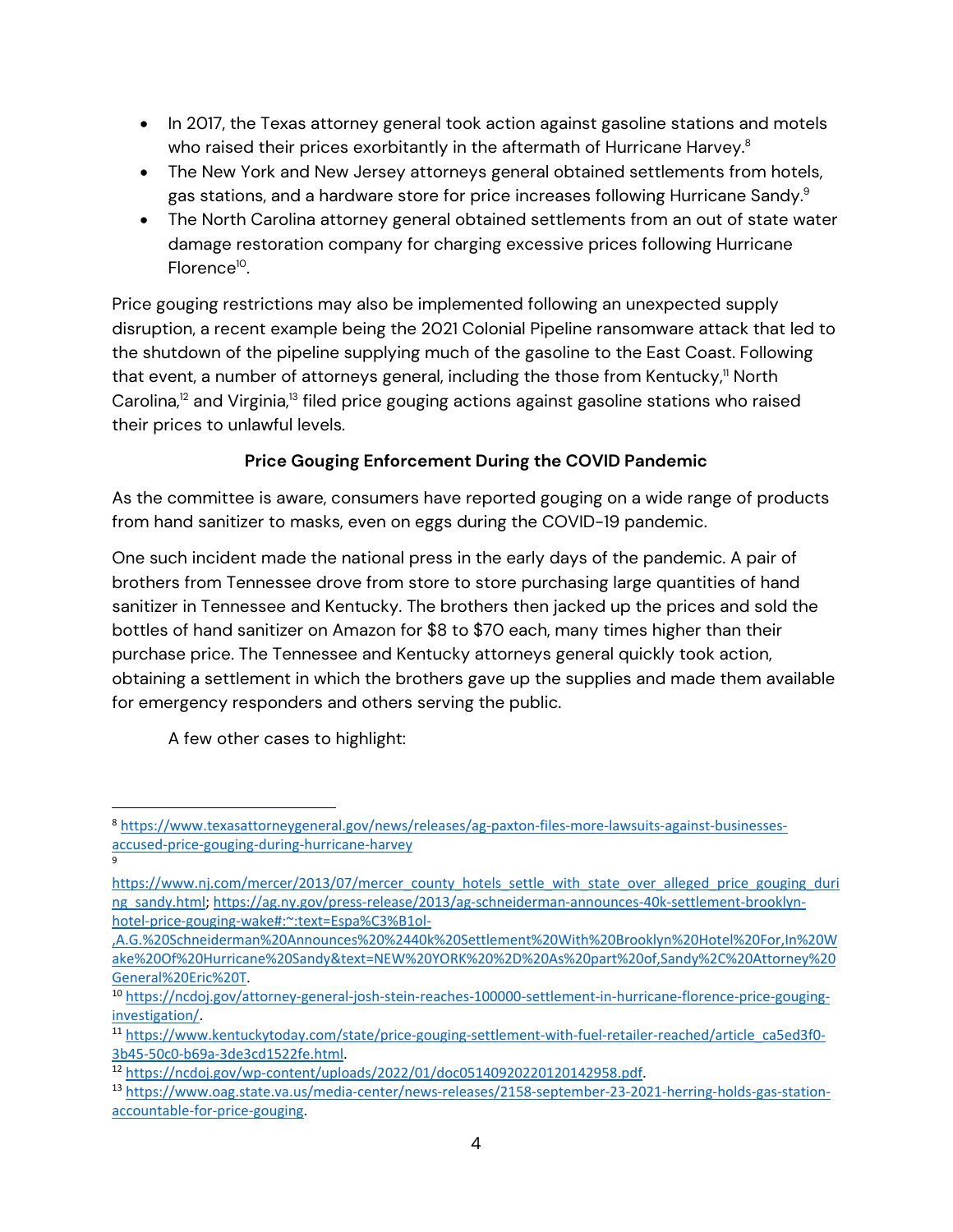- Colorado's attorney general announced a settlement with a business for making misleading claims about masks and respirators it sold and for charging unreasonably excessive prices for those products.14
- Oregon's attorney general settled with five Oregon companies for consumer protection violations related to the COVID-19 pandemic.<sup>15</sup>
- Pennsylvania's attorney general has taken action against numerous retailers who raised prices on sanitizer, wipes, masks, and bottled water;<sup>16</sup>
- The attorneys general of New York and Minnesota obtained settlements from egg wholesalers alleged to have price gouged and obtained more than 1 million eggs each for food pantries serving low-income communities in their states.

Attorneys general across the country have sent warning letters, activated price gouging hotlines, and launched mobile apps for consumers to report exorbitant prices.

The authority of attorneys general to pursue price gougers operating online was recently affirmed by the U.S. Sixth Circuit Court of Appeals when it upheld Kentucky's authority to investigate third party sellers offering products on Amazon. The court reversed a lower court ruling which had held that Kentucky's statute violated the dormant commerce clause of the U.S. Constitution by, in effect, regulating prices in other states. A bipartisan coalition of 39 states filed an amicus brief in support of Kentucky and the Sixth Circuit agreed with the states that the law was constitutional.

Attorneys general are vigilant when it comes to price gouging and active in enforcing these laws.

## **Responding to Disasters**

During times of disaster, attorneys general have an important role to play in keeping their communities safe, whether it be from price gougers, scam artists selling bogus products, fake charities preying on the public's sympathy to con them out of donations, or fly-bynight storm chasers offering shoddy or expensive construction, repair, or other damagerelated services. Just recently, when my home state of Kentucky suffered a devastating rash of tornados in early January, Attorney General Cameron and his office reached out to local officials and created a **contractor registration program**, requiring contractors offering emergency-related services to register with his office so they have identifying and contact information for all such businesses operating in the area. The contractors are then required to place a conspicuous placard on their vehicles so residents know who has been approved to perform work in the area and can avoid those who are not. The program is a creative

<sup>14</sup> https://coag.gov/press-releases/1-25-21/.

<sup>15</sup> https://www.doj.state.or.us/media‐home/news‐media‐releases/attorney‐general‐announces‐settlements‐in‐ covid‐19‐consumer‐protection‐cases/.

<sup>16</sup> https://www.attorneygeneral.gov/avcs/.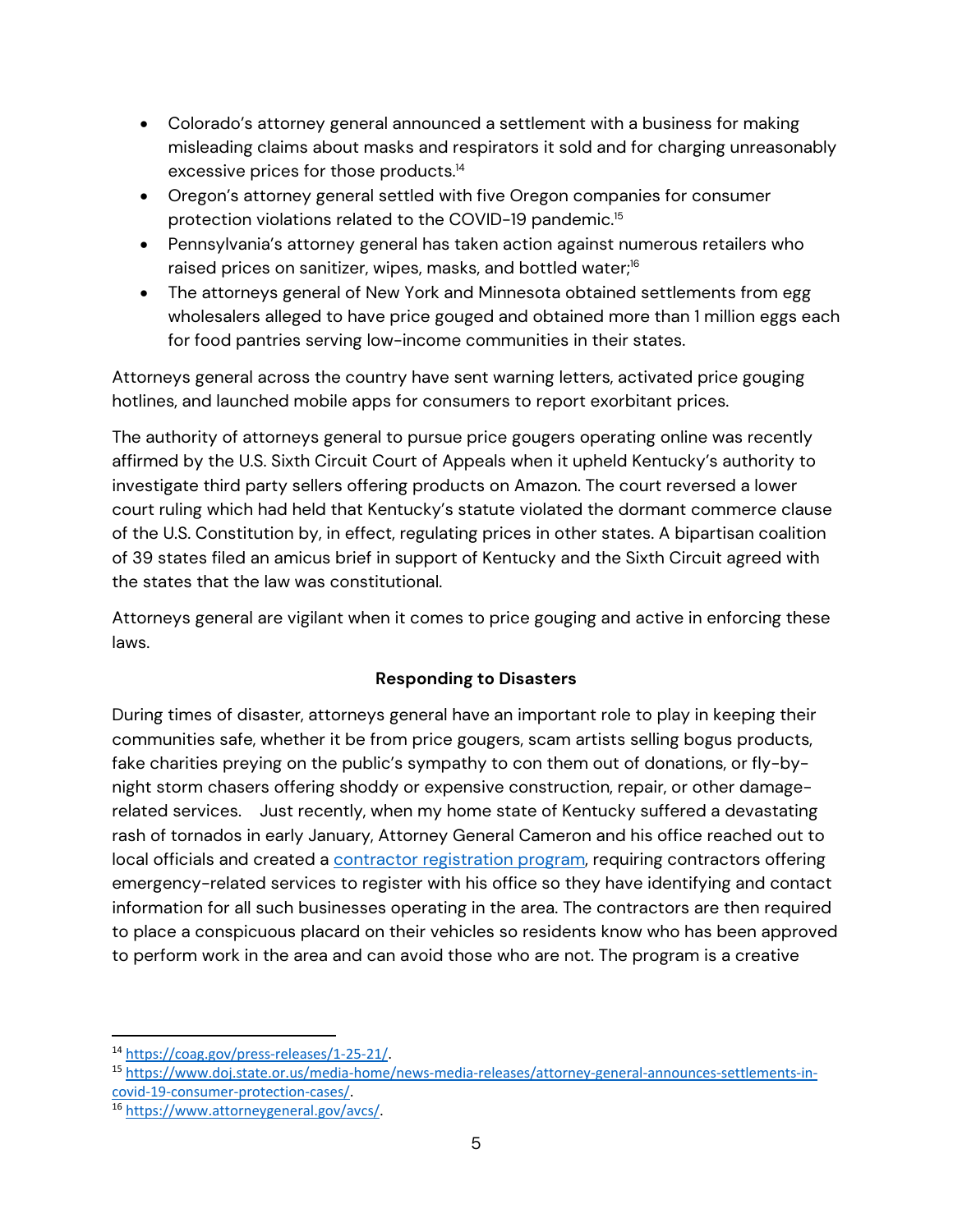initiative to help deter con men and unscrupulous businesses and, so far, has been a huge success.

On the consumer education front, attorneys general have continued to provide vital consumer alerts and public outreach to warn consumers about the latest scams, as well as to put unscrupulous businesses on notice that ignoring the law will result in enforcement action.

NAAG has been coordinating with federal consumer agencies like the Federal Trade Commission (FTC) and Consumer Financial Protection Bureau (CFPB) in providing timely public alerts and educational materials, alerting consumers regarding emergent scams and tips on how to avoid them. Among those efforts are campaigns regarding free at-home test kits which we released last month, as well as efforts warning of fake COVID clinical trials and vaccine scams at earlier stages of the pandemic. We will soon be issuing tips to consider when visiting a testing site or obtaining an at-home test kit. This new campaign comes amid a number of anecdotal reports of bogus pop-up testing sites, delayed test results, and questions about at-home kits.

The materials related to these campaigns are available on our COVID-19 resource page on NAAG's consumer-facing website www.consumerresources.org. We encourage you and your staffs to make use of these materials along with other information on the site. Of particular interest may be the page which lists every attorney general's consumer protection website and complaint intake portal, which many of your colleagues and their staffs have told us has been very useful in referring consumers to their attorney general.

### **Online Dangers Grow During COVID Pandemic**

Apart from scams directly related to COVID, all of us are spending increasing amounts of time online and so are scammers. This growing online presence has led to other problematic issues – including impersonator scams like romance scams, which according to the FTC is the fastest growing scam in the U.S. and one resulting in more than \$300 million in consumer losses in 2020. As part of Attorney General Miller's NAAG Presidential Initiative, we are hosting a public webinar regarding romance scams on Valentine's Day, with members of the Federal Bureau of Investigations, Commodity Futures Trading Commission, AARP, and dating site company the Match Group, to provide information about this pernicious and financially and emotionally devastating crime.

### **Conclusion**

In closing, I'd like to voice my appreciation once again to Chairman Blumenthal, Ranking Member Blackburn, and the entire Subcommittee for holding today's hearing. Keeping consumers safe is a team effort. I applaud your focus on educating the public and urge you to continue using your platform to grow awareness among your constituents and the consumers across the nation on how to identify and report scams and fraud.